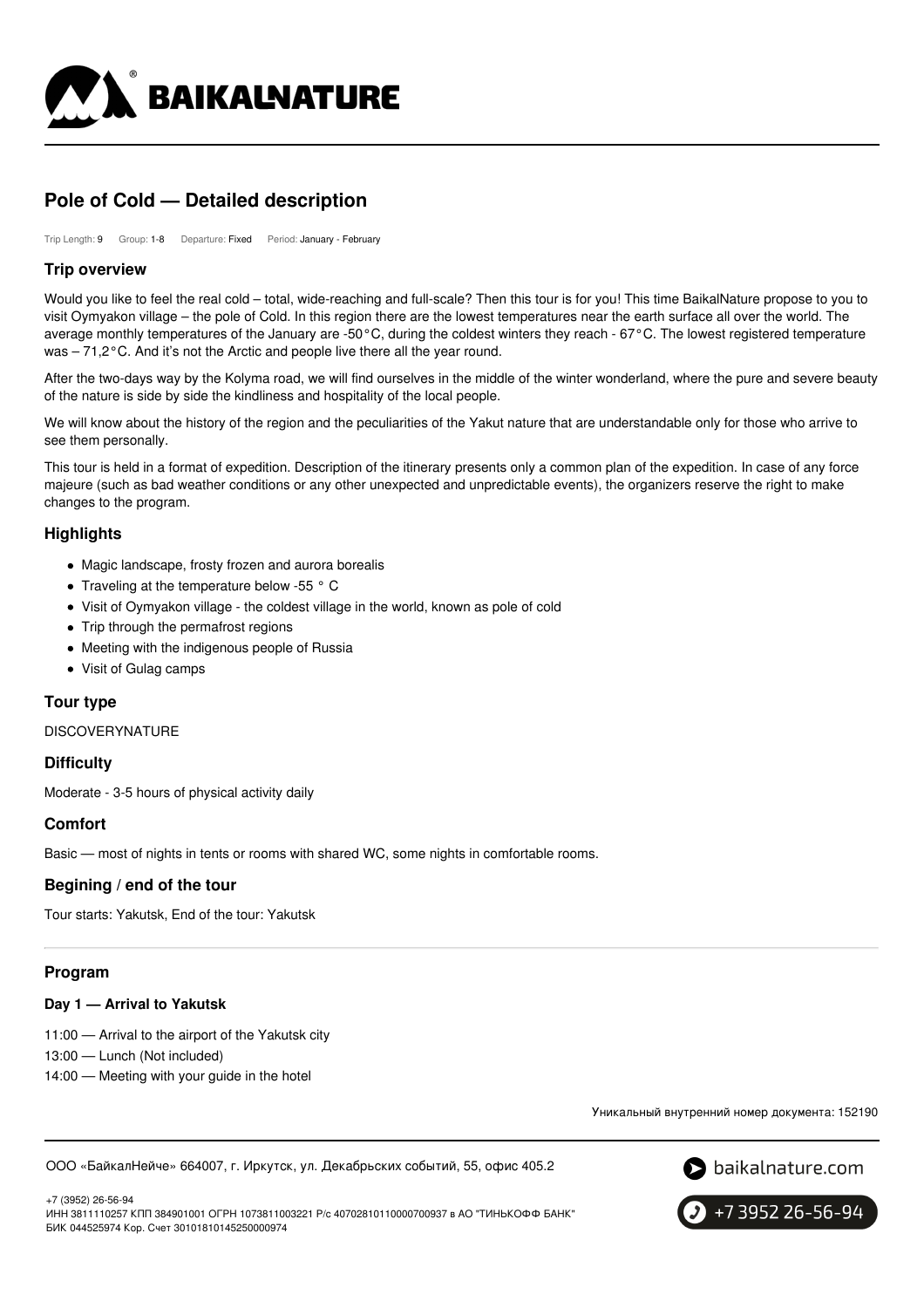

#### 15:00 — Discovery of Yakutsk

### 19:00 — Dinner (Not included)

#### Overnight in the hotel

Hotels: Accommodation in the hotel Tygyn Darkhan, Twin room Comfort: Comfortable accommodation, WC and bath / shower in room

#### **Day 2 — Khandyga and road of bones**

- 09:00 Breakfast in the hotel
- 10:00 Departure to the Khandyga village
- 14:00 Lunch in the cafe en route (Not included)
- 15:00 Continuation of the road

#### 19:00 — Homemade dinner

Overnight in the homestay

Hotels: Accommodation in the homestay Khandyga, Bed in the homestay Comfort: Simple comfort accommodation, dry closet indoors, banya

### **Day 3 — Road to the Pole of Cold**

- 09:00 Departure to the Tomtor village. GULAG camps
- 14:00 Lunch in the café en route (Not included)
- 15:00 Continuation of the road
- 19:00 Arrival to Tomtor
- 20:00 Homemade dinner
	- Overnight in the homestay

Hotels: Accommodation in the homestay in Tomtor, Bed in the twin room Comfort: Simple comfort accommodation, dry closet indoors, banya

#### **Day 4 — Oymyakon - Pole of Cold**

- 08:00 Breakfast at the homestay
- 09:00 Departure to Oymyakon
- 13:00 Lunch at a roadside café
- 14:00 Discovery of the village
- 16:00 Return to Tomtor
- 19:00 Russian banya
- 20:00 Dinner at the guest house

Overnight in the homestay

Hotels: Accommodation in the homestay in Tomtor, Bed in the twin room Comfort: Simple comfort accommodation, dry closet indoors, banya

#### **Day 5 — Culture and ethnography of Yakutia**

- 09:00 Breakfast
- 10:00 Excursion to the Ice Residence of Chyskhaan
- 13:00 Lunch
- 15:00 Excursion to the museum of the natural history
- 16:00 Excursion to the GULAG Museum
- 19:00 Dinner

+7 (3952) 26-56-94

Overnight in the homestay

Hotels: Accommodation in the homestay in Tomtor, Bed in the twin room

Уникальный внутренний номер документа: 152190

ООО «БайкалНейче» 664007, г. Иркутск, ул. Декабрьских событий, 55, офис 405.2





ИНН 3811110257 КПП 384901001 ОГРН 1073811003221 Р/с 40702810110000700937 в АО "ТИНЬКОФФ БАНК" БИК 044525974 Кор. Счет 30101810145250000974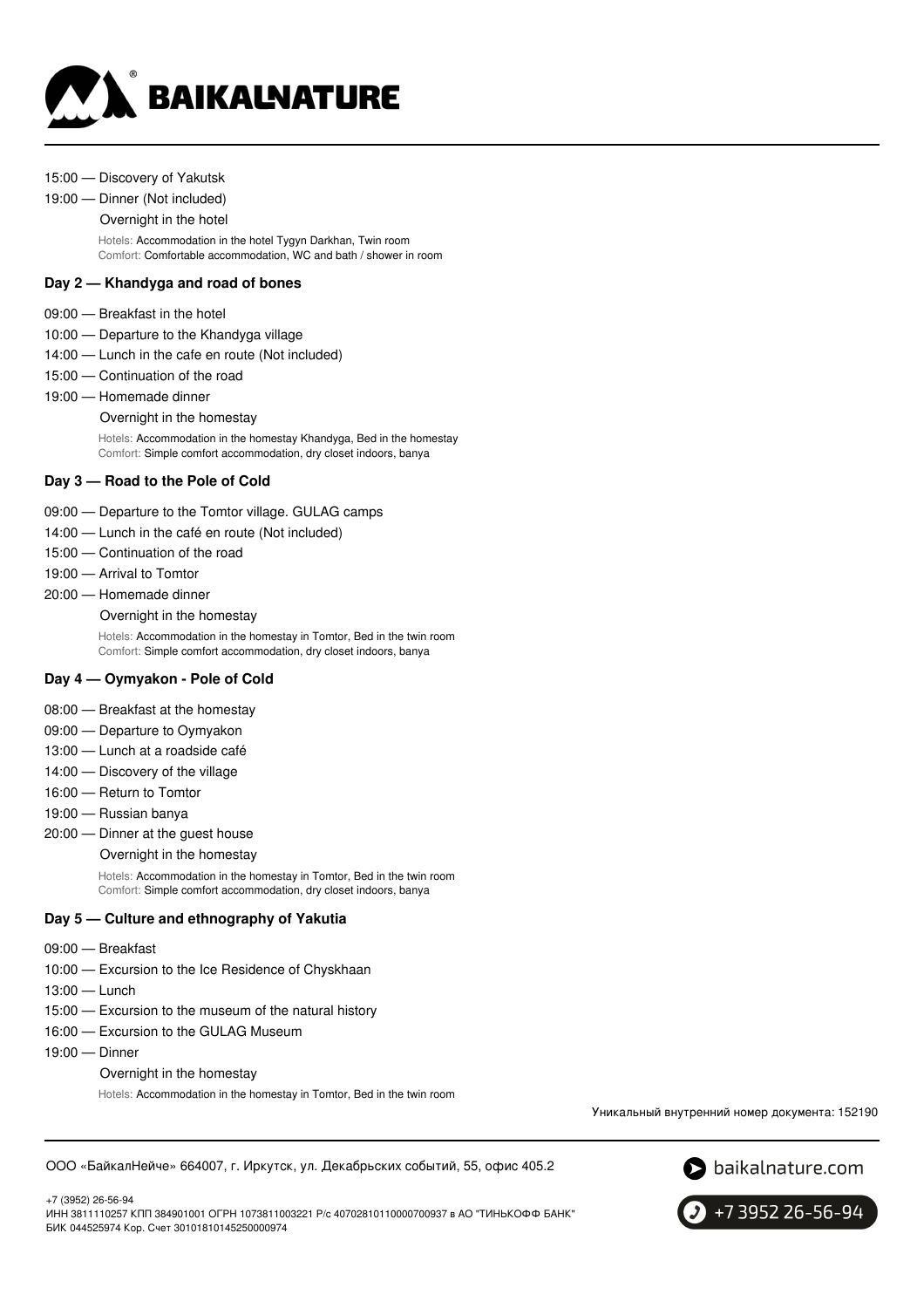

Comfort: Simple comfort accommodation, dry closet indoors, banya

### **Day 6 — Acquaintance with the history of the Gulag**

- 09:00 Breakfast
- 10:00 Departure to Teply Kluch
- 13:00 Lunch in the cafe (Not included)
- 14:00 Continuation fo the road
- 19:00 Arrival to Teply Kluch
- 20:00 Dinner

Overnight in the homestay

#### **Day 7 — Arrival to Yakutsk**

- 11:00 Transfer to Yakutsk
- 13:00 Lunch (Not included)
- 14:00 Continuation of the road
- 19:00 Dinner
	- Overnight in the hotel

Hotels: Accommodation in the hotel Tygyn Darkhan, Twin room Comfort: Comfortable accommodation, WC and bath / shower in room

#### **Day 8 — Great rocks - Lena Pillars**

- 07:00 Breakfast in the hotel
- 09:00 Excursion in the Lena Pillars Nature Park
- 19:00 Festive dinner
	- Overnight in the hotel

Hotels: Accommodation in the hotel Tygyn Darkhan, Twin room Comfort: Comfortable accommodation, WC and bath / shower in room

### **Day 9 — End of the program**

09:00 — Breakfast in the hotel

11:00 — Check-out from the hotel and transfer to the airport

### **Departures**

| <b>Start</b> | End        | <b>Basic price per person</b> |
|--------------|------------|-------------------------------|
| 21.01.2023   | 29.01.2023 | 150100.00 RUB                 |
| 04.02.2023   | 12.02.2023 | 150100.00 RUB                 |

### **Note**

The price given is for a group of 6 people. If there are less than 6 persons, the price of the tour will be recalculated. Take attention that in Yakutia the temperatures can be really low. Please, follow our check-list before the departure. All the not-included meals will be negotiated with the group members once on spot (additional charge). It's possible to book the plane tickets with us (additional expences). The itinerary of the tour can be changed according to the road or weather conditions as well as unforeseen events.

# **What's included**

Уникальный внутренний номер документа: 152190





+7 (3952) 26-56-94 ИНН 3811110257 КПП 384901001 ОГРН 1073811003221 Р/с 40702810110000700937 в АО "ТИНЬКОФФ БАНК" БИК 044525974 Кор. Счет 30101810145250000974

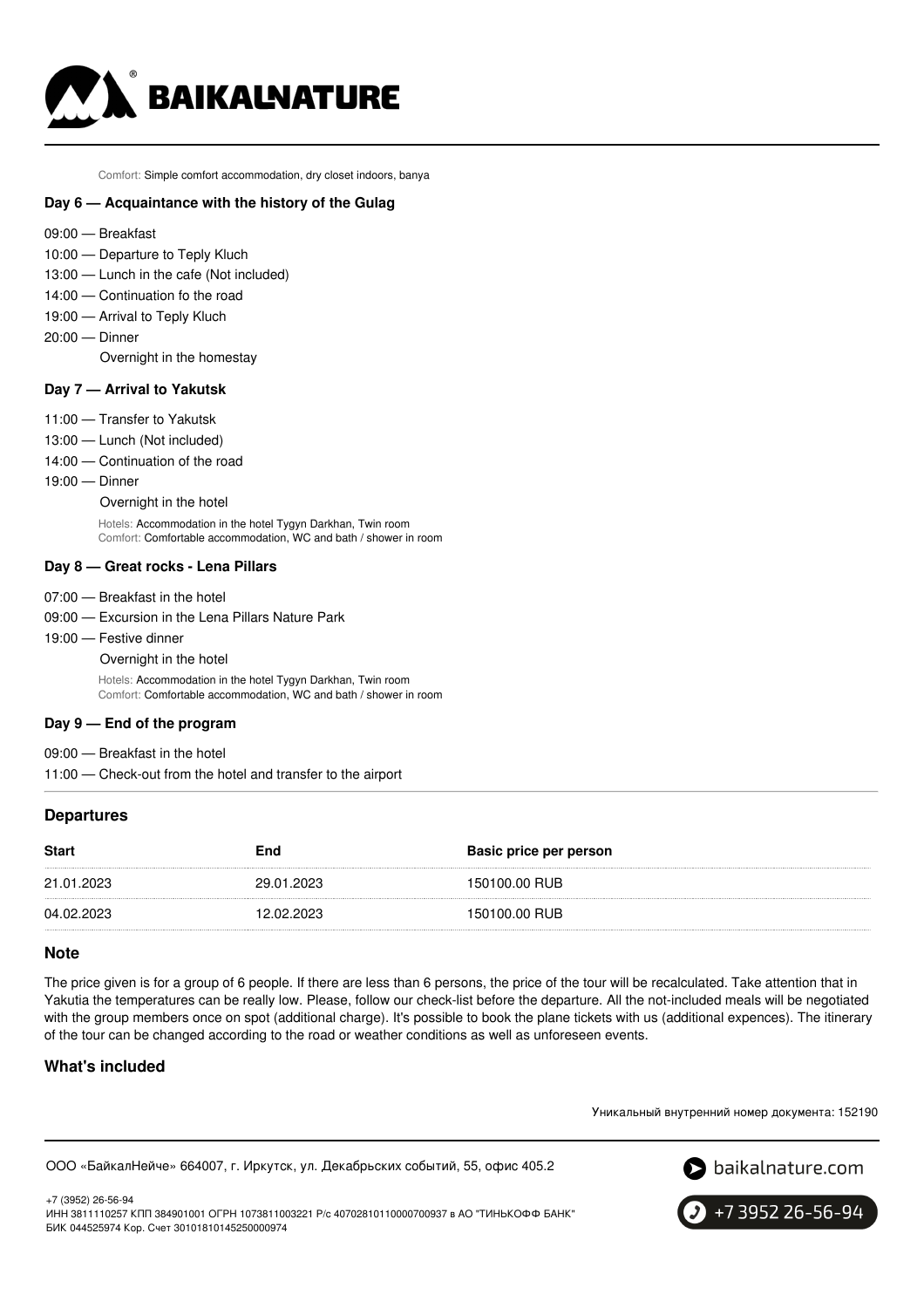

#### **Price includes**

- Accommodation as per itinerary
- Transport as per itinerary
- Excursions and visits as per itinerary
- Transfer from airport / railway station on first day
- Transfer to airport / railway station on last day
- Celebratory dinner with alcoholic beverages
- Letter of invitation
- Russian-speaking quide services
- Meals according to the program
- Accident insurance
- English-speaking guide

# **Checklist & Equipment**

You will need in Russia in winter:

- to protect yourself from the cold weather:
- to protect yourself from the wind;
- to protect your feet from moisture;
- $\bullet$  to protect yourself from the sun's reflection from ice and snow.

Allow the system of "three layers":

- The first layer, called "second skin", determines the performance of the other two layers. It will transport sweat to the next layer and dry quickly to avoid cooling after exercise. Therefore forget the cotton retains moisture in the skin and choose underwear in synthetic fabrics.
- The second layer must keep the heat of the body as long as possible. Warm synthetic or mixed (wool or fleece turtleneck sweater) fabrics, that dry quickly, are preferable.
- The third layer should protect you against wind and moisture. Choose a jacket, long enough, 100% waterproof, preferably with hood.

We recommend you to pack all your stuff in two bags: a small backpack and a large travelling bag.

SMALL BACKPACK: will be useful for carrying your personal belongings during the day (camera, film, personal medication, bottled water, etc.) You will also use it as hand luggage during air travel for all your heavy (to lighten the travel bag in the luggage compartment), fragile (camera, etc.) and necessary (toilet bag, etc.) things.

BIG TRAVEL BAG or BIG BACKPACK: must contain the rest of your stuff. It will be in the luggage compartment during the flight. It will be transported by vehicles.

# **Recommended checklist**

T-shirts **Socks** Comfortable shoes for city Fleece jacket or warm sweater Comfortable pants Thick socks Wool gloves and winter cap Lipstick Towel **Swimsuit** Important travel documents: Passport and visa, original or electronic airplane tickets (with a sets of photocopies kept separately), bank card Уникальный внутренний номер документа: 152190

ООО «БайкалНейче» 664007, г. Иркутск, ул. Декабрьских событий, 55, офис 405.2



+7 3952 26-56-94

+7 (3952) 26-56-94 ИНН 3811110257 КПП 384901001 ОГРН 1073811003221 Р/с 40702810110000700937 в АО "ТИНЬКОФФ БАНК" БИК 044525974 Кор. Счет 30101810145250000974

### **Price does not include**

- Administrative registration
- Personal expenses and tips
- Visa fees and travel insurance
- Airline tickets
- Optional activities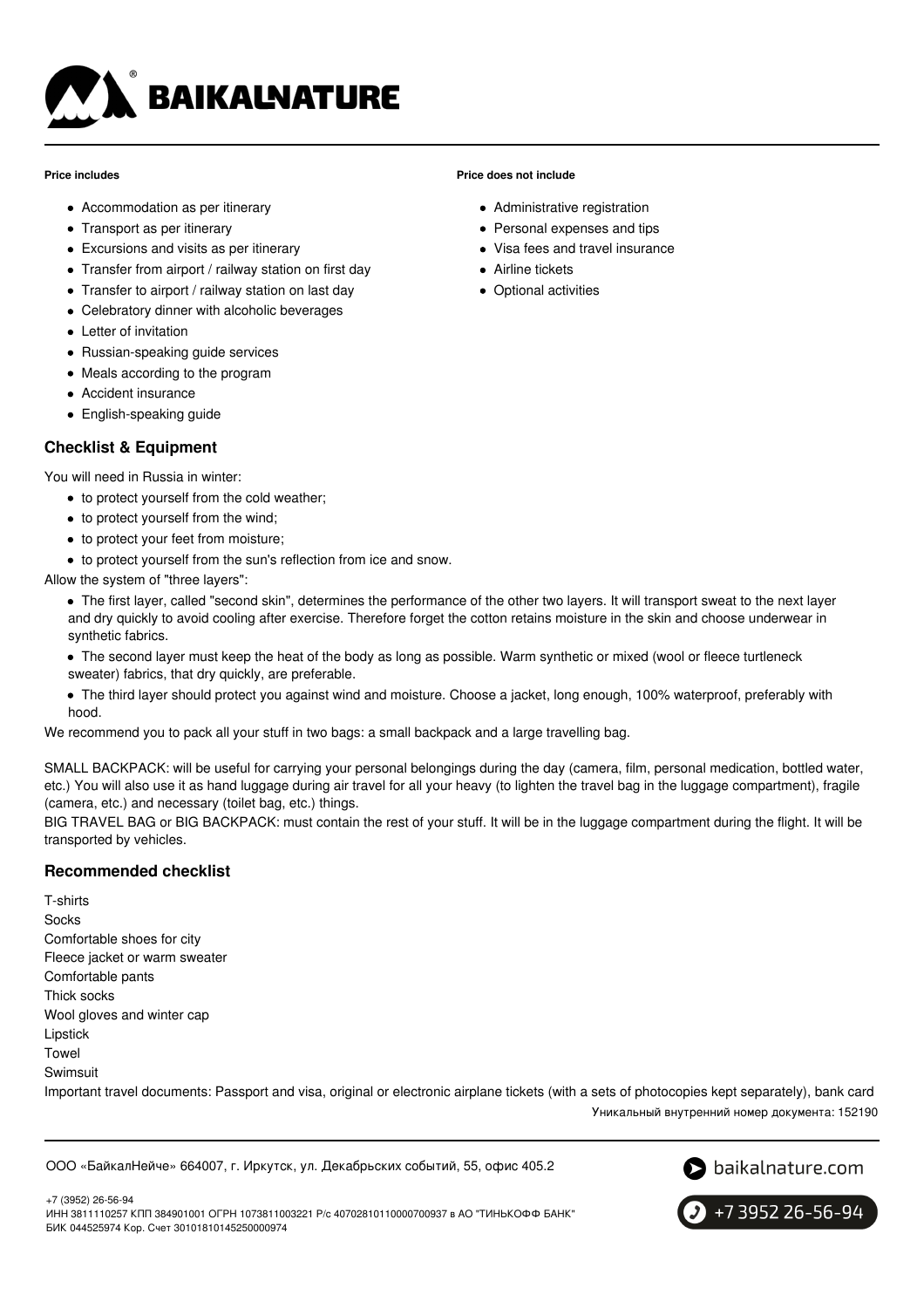

Wipes Antibacterial hand gel Expedition pants Thermal socks Furry mitts (big enough for wearing the wool gloves under them) Expedition winter boots (Sorel or Baffin) Expedition down jacket (up to -50°) Fleece Balaclava

### **Meals**

In the canteen at the inns, fresh local products. Homestay cuisine based on fresh products.

### **Visa**

You need a tourist visa to travel to Russia. It can be issued for a maximum period of 30 days. Your passport has to be valid for at least six months after the expiry date of your visa and to have at least two blank pages.

BaikalNature offers visa support and has created "BaikalNature letter of invitation" package. If you buy a BaikalNature tour, this package is absolutely free; when you buy any other BaikalNature service, you will have to pay for this package. For more information please conact your nearest Russian Embassy or Visa Application Center.

### **Money**

The Russian currency is ruble. In all cities and many large villages of Russia, you can easily withdraw rubles, using a Visa or MasterCard, from ATMs, located in banks, department stores or hotel lobbies, some of them are open 24 hours a day. If you have euros or dollars with you, exchange offices will allow you to change them easily in the cities, seldom in the countryside. However, it can be difficult to exchange traveler's checks, even in cities.

# **Tipping**

All persons who compose the BaikalNature travel team (guides, drivers, cooks, etc.) are paid a decent wage for their services and do not expect any tips from you. So you have no obligation to leave anything. If you really want to express your satisfaction by leaving a gratuity, and if it is in foreign currency, be aware that torn or glued coins and banknotes cannot be exchanged. Anyway, thank you for your tips, left at your discretion in envelopes.

# **Health**

You need to get a health examination before a great trip. Consult your doctor. Get a dental checkup. If you have health problems that could worsen during the trip, make sure you have taken all your medications with you. Provide a first aid kit that includes among other items:

- aspirin or paracetamol,
- anti-diarrheal pills,
- antiseptic,
- adhesive plaster,
- **•** sterile pads.

If you have individual diseases, make sure you have taken your medications.

# **Medical Form**

You should be physically fit enough for this tour.

# **Emergency Contact**

Уникальный внутренний номер документа: 152190

ООО «БайкалНейче» 664007, г. Иркутск, ул. Декабрьских событий, 55, офис 405.2



+7 (3952) 26-56-94 ИНН 3811110257 КПП 384901001 ОГРН 1073811003221 Р/с 40702810110000700937 в АО "ТИНЬКОФФ БАНК" БИК 044525974 Кор. Счет 30101810145250000974